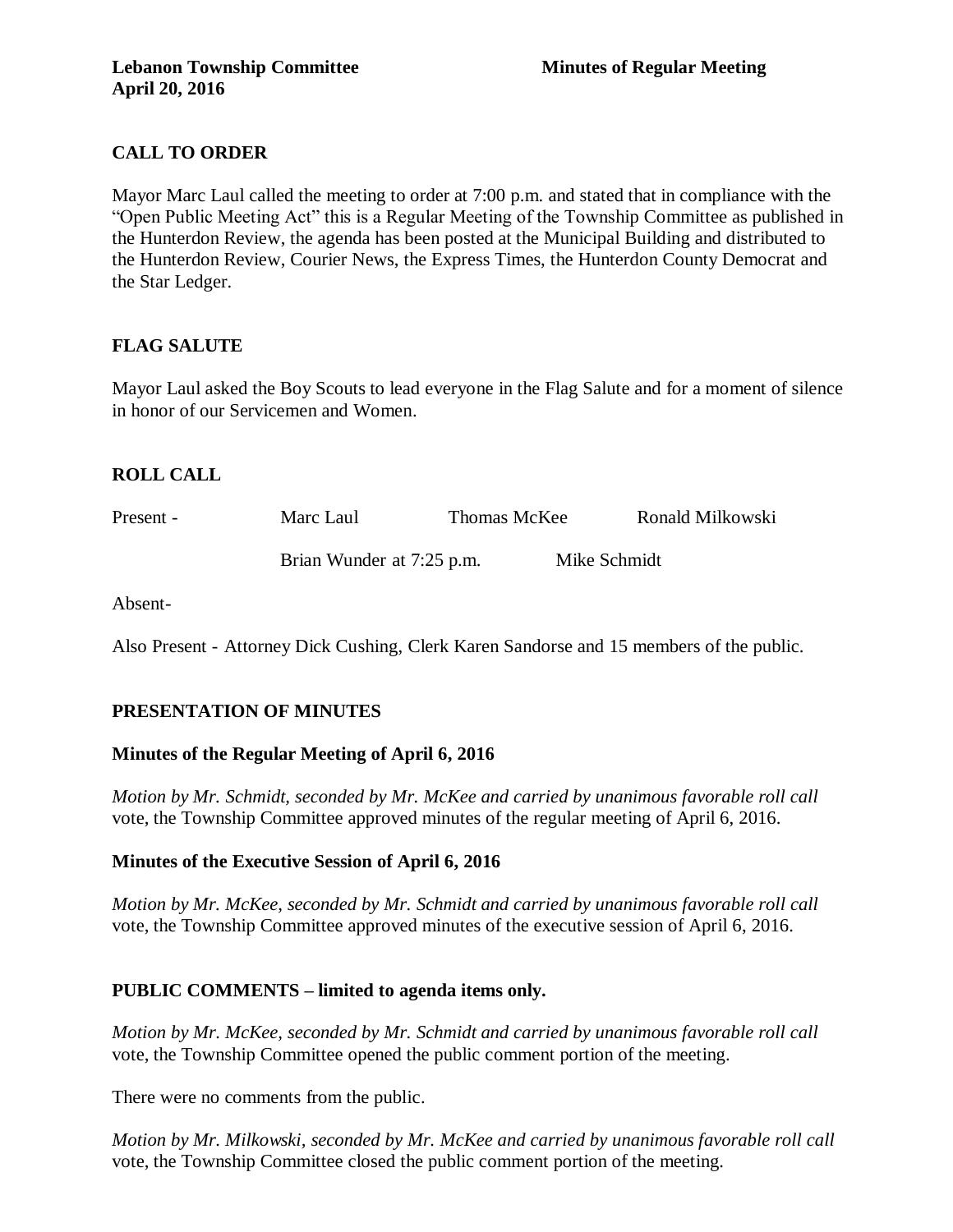LTCM 04/20/2016 Page 2 of 9

#### **ORDINANCES**

#### **Ordinance No. 2016-04- PEDDLING AND SOLICITING**

#### **Public Hearing**

*Motion by Mr. McKee, seconded by Mr. Schmidt and carried by unanimous favorable roll call*  vote, the public hearing for Ordinance No. 2016-04 was opened.

There were no comments from the public.

*Motion by Mr. McKee, seconded by Mr. Schmidt and carried by unanimous favorable roll call*  vote, closed the public hearing for Ordinance No. 2016-04 was closed.

*Motion by Mr. McKee, seconded by Mr. Schmidt and carried by favorable roll call vote, the* Township Committee adopted Ordinance No. 2016-04 as written below. AYES: Schmidt, Laul, McKee NAYS: Milkowski ABSENT: Wunder

### **TOWNSHIP OF LEBANON HUNTERDON COUNTY, NEW JERSEY ORDINANCE 2016-04 AN ORDINANCE AMENDING CHAPTER 274 OF THE CODE OF THE TOWNSHIP OF LEBANON REGARDING PEDDLING AND SOLICITING**

WHEREAS, Chapter 274 of the Code of the Township of Lebanon regulates peddling and soliciting; and

WHEREAS, N.J.S.A. 39:4-60 prohibits solicitation of charitable contributions from motorists on roadways in the State of New Jersey unless authorized by ordinance of the municipality in which said roadways are situate; and

WHEREAS, the Township desires to permit charitable organizations to solicit contributions within the Township subject to certain restrictions and conditions, pursuant to a roadway charitable solicitation permit issued by the Township; and

NOW, THEREFORE, BE IT ORDAINED by the Mayor and Committee of the Township of Lebanon that Chapter 274 of the Code of the Township of Lebanon is hereby amended as follows:

SECTION 1. Chapter 274 of the Code of the Township of Lebanon is amended by adding the following:

ARTICLE II. CHARITABLE SOLICITATIONS IN ROADWAYS

§120-17. Solicitations in Roadways Permitted.

The Township of Lebanon shall permit charitable organizations as defined in N.J.S.A. 45:17A-20 to solicit contributions in roadways, commonly referred to as "coin drops," situated in the Township of Lebanon in accordance with the provisions contained herein.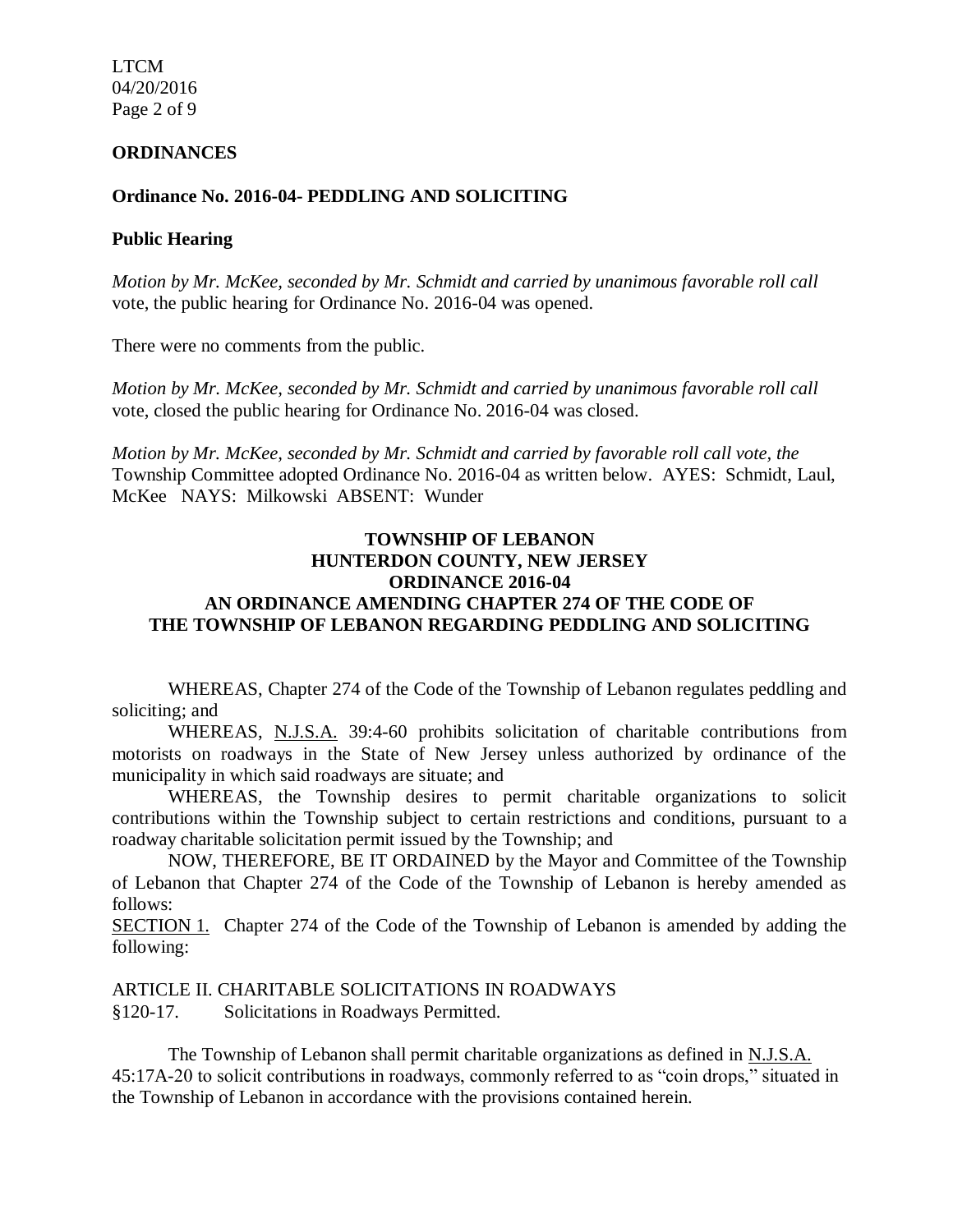LTCM 04/20/2016 Page 3 of 9

§120-18. Permit Required; Application Requirements.

All charitable organizations, as defined in N.J.S.A. 45:17A-20, which desire to solicit such contributions in roadways located in the Township shall file an application for a permit with the Township Clerk on a form supplied by the Township Clerk, specifying the following information:

- A. Name of applicant organization.
- B. Address of applicant organization
- C. Telephone number of applicant organization
- D. Contact person for applicant organization
- E. Specific location(s) of proposed charitable solicitation

F. Date(s) and time of operation of proposed charitable solicitation, any potential rain or inclement weather substitution dates must also be listed on all applications to the municipal, county, and state government organizations.

G. If the request involves a county roadway, the request shall include a copy of the proposed authorization from the Hunterdon County Board of Chosen Freeholders to permit the charitable solicitation.

H. If the request involves a state roadway and/or highway, the request shall include a copy of the authorization from the Commissioner of Transportation of the State of New Jersey to permit such charitable solicitation or a copy of the appropriate application thereto.

I. In accordance with the recommendations of the Township Police Department, all proposed safety regulations, safety devices and training for individuals who shall participate in the charitable solicitation and/or a report as to the procedures to be used to ensure the safety of the members of the public who will be traversing the roadways within the Township.

J. A certificate of insurance issued by an insurance company duly licensed in the State of New Jersey. The certificate of insurance must provide general liability insurance in an amount of not less than \$1,000,000. The Township shall be listed as an additional insured on the certificate and an endorsement to the insurance policy. This subsection shall not apply if the soliciting group is covered by the Township's insurance policy.

K. A signed, dated and notarized release and indemnification agreement, signed by the organization sponsor or responsible party, legally binding the organization participant, which shall release and agree to indemnify and hold harmless the Township of Lebanon, County of Hunterdon, State of New Jersey, its agents, servants, employees and elected and appointed officials from any and all liability of any kind from injury or physical harm, including death, and damage to property occurring from or alleged to arise out of the event.

This application must be submitted a minimum of 30 days prior to the planned event date for the fundraiser.

§120-19. Limit on Number and Duration of Coin Drops; Hours of Operation

A. No permits will be granted by the Township for more than one event, three consecutive days maximum, per calendar month, per location for any organization.

B. No approved coin drop solicitation shall be permitted for longer than three consecutive days.

C. No permits shall be granted by the Township for more than a maximum of two coin drop solicitations per calendar month at a specific location. The coin drops events shall not be scheduled on back to back calendar weeks. Permits may be granted on a first come, first serve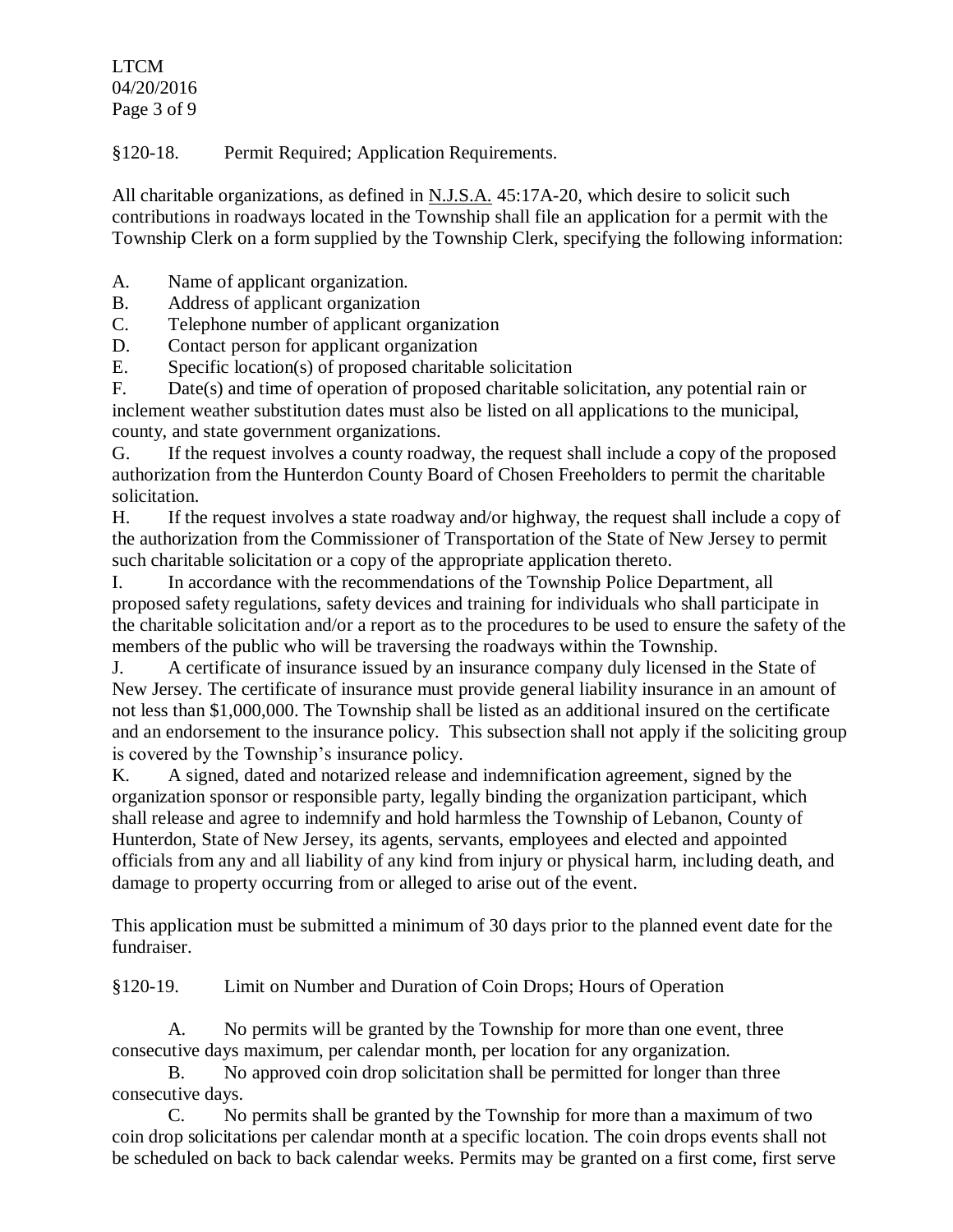LTCM 04/20/2016 Page 4 of 9

basis.

D. All approved coin drop solicitations shall be conducted only during daylight hours and shall commence no earlier than 9:00 a.m. and be concluded no later than 6:00 p.m.

§120-20. Conditions of Approval.

The following conditions shall be placed on all approvals for coin drops:

A. Solicitation shall only be permitted at controlled intersections (i.e. those with a stop sign or traffic signal) during daylight hours.

B. Solicitation may not substantially impede the flow of vehicular or pedestrian traffic. However, traffic must be stopped for a sufficient period of time to ensure the safety of persons soliciting in the roadway. Flagmen are not permitted to be utilized to control or regulate traffic movement.

C. Signs and traffic control devices must be in accordance with the latest edition of the Manual on Uniform Traffic Control Devices. Signs advertising the solicitation may be placed approximately 500 feet in advance. Signs must be temporary, break-away, and a maximum of 16 square feet.

D. Persons soliciting in the roadway, or within 15 feet of the roadway, must wear properly sized, ANSI 107-2004 (or later) Class 2 or 3 high visibility apparel. Wearing non-ANSI approved apparel will be reason for immediate cessation of the event.

E. Individuals under the age of 18 years may be present but must be at a safe distance and location from the street. Decisions of the Township Police Department will be final in determining such safe location.

F. Solicitors may not harass the motorists or public.

H. Solicitors shall not consume or be under the influence of alcohol or drugs.

I. The charitable organization will be responsible for cleaning any debris, including any signage or advertisements associated with the roadway solicitation, from the solicitation site within two hours of the end of solicitation.

J. In the event of severe weather, the charitable organization agrees to immediately cease its roadway solicitation activities and shall not resume such activities without first notifying the Township Police Department and receiving permission to resume such activities from the Township Police Department.

K. In the event of a motor vehicle accident or injury to a person in the vicinity of the roadway solicitation, the charitable organization agrees to immediately cease its roadway solicitation activities and shall not resume such activities without first notifying the Township Police Department and receiving permission to resume such activities from the Township Police Department.

§120-21. Prohibition of solicitation by minors.

No applicant or organization seeking permission for a coin drop will use any

individual under the age of 18 years to perform any function or task associated with the said charitable solicitation in any roadway.

§120-22. Approval or denial of application.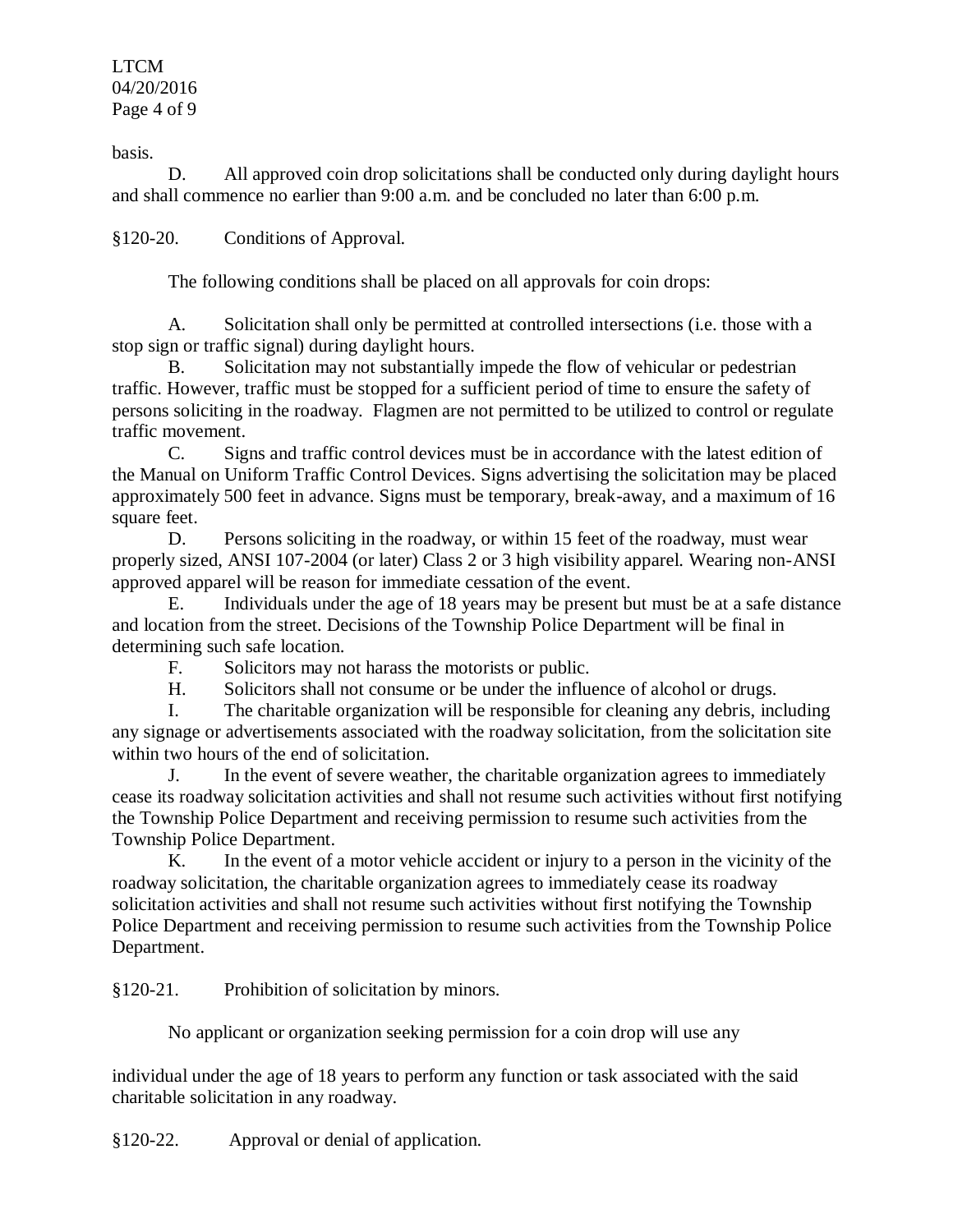LTCM 04/20/2016 Page 5 of 9

Upon filing of a complete application and completion of the required review by the Township Police Department, the applicant shall present the application to the Township Committee a minimum of (30) days prior to the proposed coin drop for its review and consideration, after which the Township Committee shall grant or deny the applicant's request by resolution.

In the event the applicant's request is approved, the Township resolution shall be forwarded by the applicant to the state and/or county, if necessary. In the event that the coin drop is approved for a roadway which does not intersect or fall within the jurisdiction of the county or state, the resolution shall serve as the final approval for the coin drop.

The applicant shall follow and abide by all conditions imposed in the resolution adopted by the Township Committee.

§120-23. Compliance with state statute.

Any charitable organization requesting authorization from the Township for a charitable solicitation shall comply with all the terms and conditions of N.J.S.A. 39:4-60, as same may be amended and supplemented and all other applicable state statutes.

§120-24. Compliance, revocation of approval or order to cease operations

Any charitable organization that is granted municipal, county, or state approval for a coin drop, understands that at any point prior to the event, during the event, or for future events; the New Jersey Department of Transportation, Hunterdon County official, Lebanon Township Police Chief or designees, or any law enforcement officer can order the charitable organization to cease operations based upon, but not limited to: roadway issues, public safety concerns, weather conditions, or traffic conditions. This cease order does not transfer any liability or exposure to expenses to the official who is delaying or revoking the coin drop event.

§120-25. Penalties.

Any person or group engaged in solicitation activities found guilty of violating a provision of this section shall be liable for a fine not to exceed \$100 for each day of such violation. Tickets may be written by Township police under N.J.S.A. 39:4-60 *et seq*.

SECTION 2. All Ordinances or parts of Ordinances inconsistent herewith are repealed as to such inconsistencies.

SECTION 3. If any section, subsection, sentence, clause, phrase or portion of this Ordinance is for any reason held invalid or unconstitutional by any court of competent jurisdiction, such portion shall be deemed a separate, distinct and independent provision, and such holding shall not affect the validity of the remaining portions thereof.

SECTION 4. Any ordinance inconsistent with the terms of this Ordinance is hereby repealed.

SECTION 5. This Ordinance shall take effect upon final passage and publication according to law.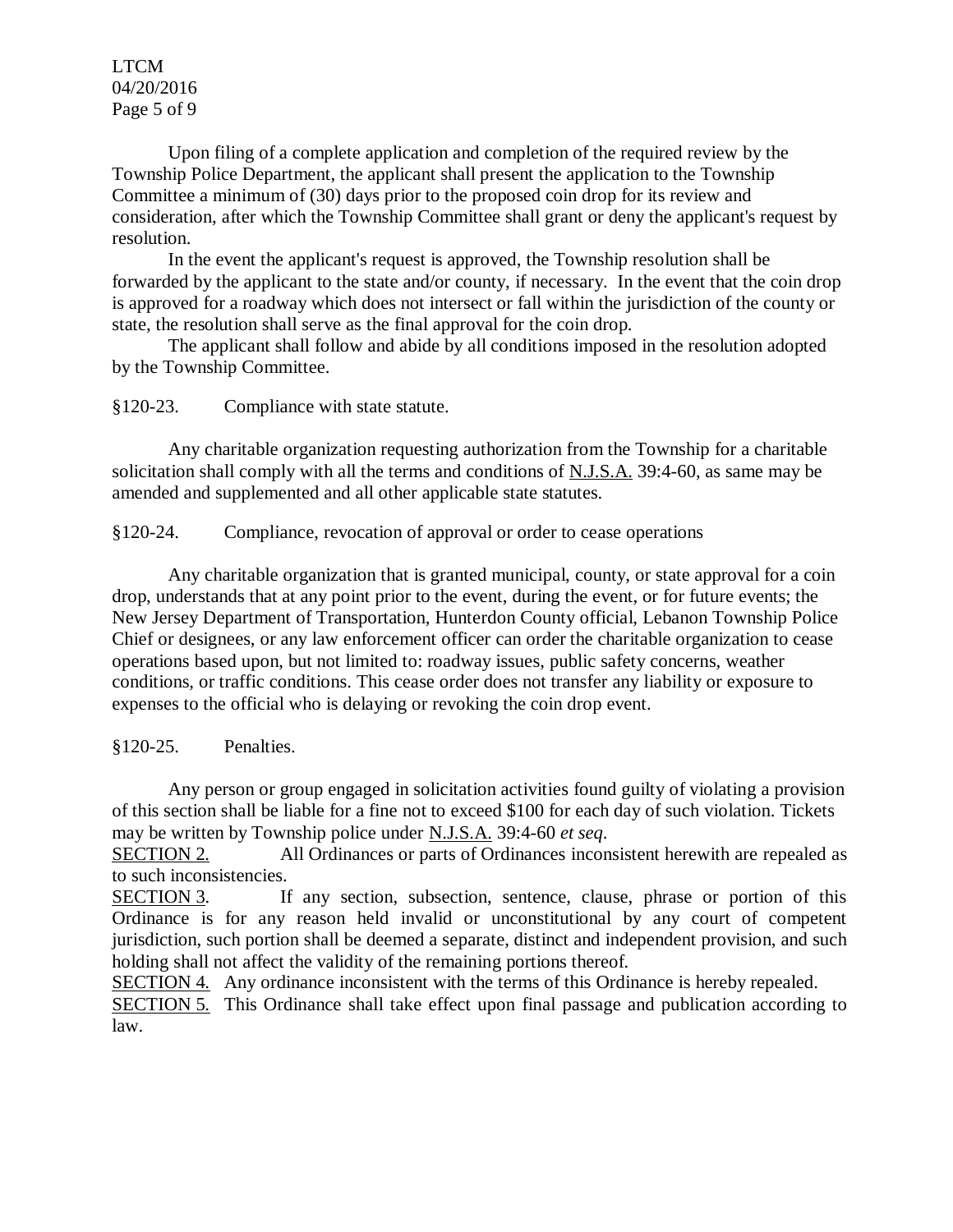LTCM 04/20/2016 Page 6 of 9

### **OLD BUSINESS**

### **Mr. Wunder joined the meeting at 7:25 p.m**.

#### **Lawrence Adrian Donation – Block 69 Lot 6**

Mayor Laul stated that the Mr. Adrian sent a letter to the Township Committee stating that he would like donate Block 69 Lot 6 to the Township as he does not want to pay taxes on it anymore. Mayor Laul stated that there is a Deed for the property which can be transferred to the Township. Mr. Milkowski stated that in Mr. Adrian's letter he mentioned donating the property to the Fire Department. Mr. Milkowski said that he spoke to the Fire Department and they do not want to get involved with the property at this time. Mr. Milkowski stated that a portion of the property adjoins State Park land and suggested that possibly the Township can sell the land to the State to increase their park area. Mr. Milkowski suggested that the Committee authorize Attorney Cushing to draft a Conveyance of Title and to proceed forward with the acquisition. Attorney Cushing stated that the Township needs to be sure that there are no environmental issues with the land prior to taking it over. Mr. Milkowski stated that he does not believe that there are any environmental issues as there was never any development on the land. Mr. Schmidt stated that it was a railroad bed and questioned if it was used. Mr. McKee and Mr. Milkowski stated that it hasn't been used in years, probably more than 50 years ago. Mr. Schmidt asked if it would be practical to have the property evaluated. The Committee decided to just have the Township Attorney proceed with the transfer of title.

*Motion by Mr. Milkowski, seconded by Mr. McKee and carried by favorable roll call vote, the* Township Committee authorized the Township Attorney to arrange for a Conveyance of Title for Block 69 Lot 6 to the Township.

### **NEW BUSINESS**

### **Open Space Taxes - Maintenance of Properties**

Mr. Milkowski stated that there is an ordinance in place establishing that the Open Space Taxes can be used for maintenance of the preserved properties in Township. Attorney Cushing said that maintenance would include personnel, gas, oil, new mower blades, etc. Capital items would not be considered maintenance. Attorney Cushing noted that the ordinance also permits payment of debt service so if a piece of equipment was used primarily for the maintenance of the parks/lands and there was debt service for the equipment it could be paid for through the Open Space Tax. Attorney Cushing noted that the Township Auditor should advise on the matter. Mr. McKee asked if there can be a line item in the annual budget specifying the amount of money that will be used for the maintenance of lands. Attorney Cushing stated that the amount of money to be used annually needs to be determined by the CFO or the Auditor. Mayor Laul will speak to the DPW Manager and the CFO.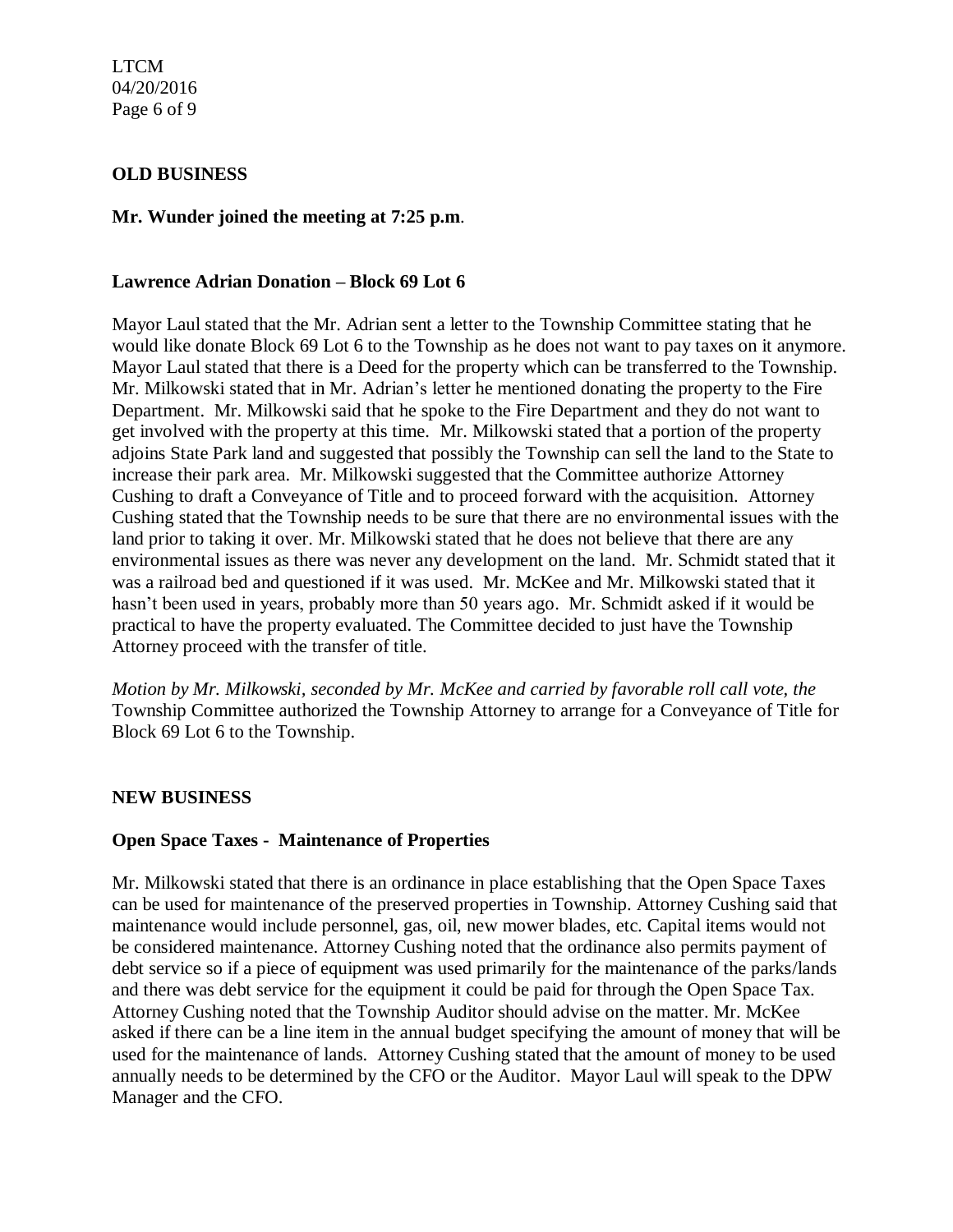LTCM 04/20/2016 Page 7 of 9

### **Library Committee Request for Appointment – Assistant Library Clerk Position**

*Motion by Mr. McKee, seconded by Mr. Schmidt and carried by unanimous favorable roll call*  vote, the Township Committee appointed Patricia M. Wentz to the position of Assistant Library Clerk. Ms. Wentz will work as an auxiliary employee.

### **Township Historians – Gail Angell Resignation**

*Motion by Mr. McKee, seconded by Mr. Wunder and carried by unanimous favorable roll call*  vote, the Township Committee accepted Gail Angell's resignation from the Township Historians with regret.

### **DPW Boots**

Mr. Wunder stated that the DPW employees are looking to purchase work boots. Mr. McKee stated that the employees can purchase one pair of safety work boots as per the CWA Contract. The employees are to bring in the receipt for the boots and will be reimbursed; up to \$200.00.

## **PRESENTATION OF VOUCHERS**

Committee Members provided a description of vouchers exceeding \$1000.00.

*Motion by Mr. Wunder, seconded by Mr. Schmidt and carried by unanimous favorable roll call*  vote, the Township Committee approved the April 20, 2016 bill list in amount of \$ 3,342,988.50.

## **CORRESPONDENCE**

Tax Collector's Report for the Month of March 2016 Tax Collector's Report for Uncollectible Taxes for 2015 Township Historian's March 3, 2016 Meeting Minutes

Mr. Cushing provided an update on the status of Affordable Housing which was discussed at the Planning Board meeting.

## **PUBLIC COMMENTS**

*Motion by Mr. Wunder, seconded by Mr. Schmidt and carried by unanimous favorable roll call* vote, the Township Committee opened the public comment portion of the meeting at 7:40 p.m.

Ms. Laurie Hoffman stated that she has seen signs on Route 22 advertising for the landscapers who did work in the dividers. Ms. Hoffman suggested that it might be a good idea to see if the Township can work with someone who can give advice on the best plants for the Township properties in exchange for placing their sign on the Township's property.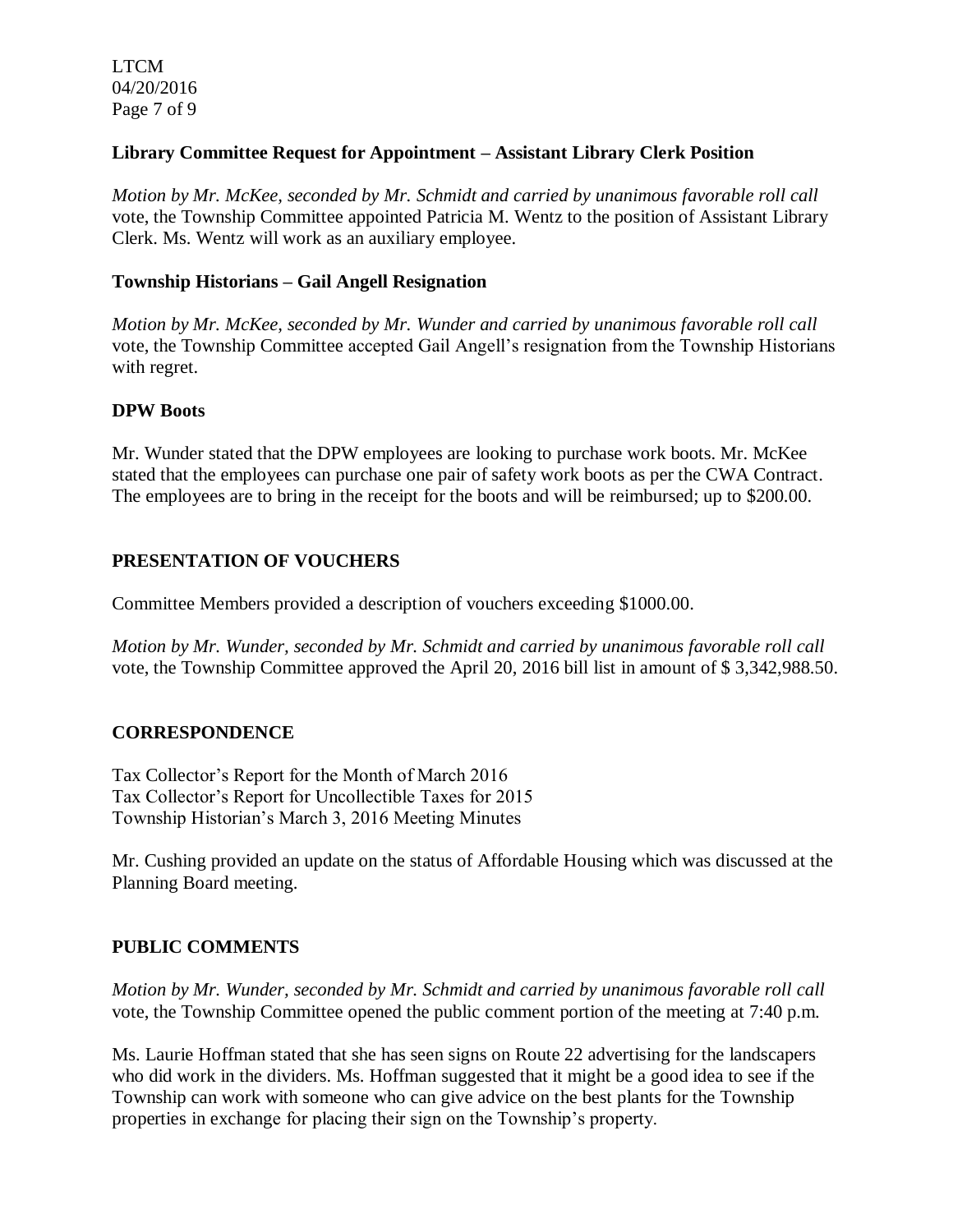LTCM 04/20/2016 Page 8 of 9

*Motion by Mr. Wunder, seconded by Mr. Schmidt and carried by unanimous favorable roll call* vote, the Township Committee closed the public comment portion of the meeting at 7:43 p.m.

#### **Resolution No. 36-2016 –Executive Session**

*Motion by Mr. Schmidt, seconded by Mr. Wunder and carried by unanimous favorable roll call*  vote, the Township Committee approved Resolution No. 36-2016 and convened in executive session at 7:43 p.m.

### **TOWNSHIP OF LEBANON COUNTY OF HUNTERDON STATE OF NEW JERSEY RESOLUTION NO. 36-2016**

### **RESOLUTION AUTHORIZING EXECUTIVE SESSION**

WHEREAS, the Open Public Meetings Act; *N.J.S.A.* 10:4-6 *et seq*., declares it to be the public policy of the State to insure the right of citizens to have adequate advance notice of and the right to attend meetings of public bodies at which business affecting the public is discussed or acted upon; and

WHEREAS, the Open Public Meetings Act also recognizes exceptions to the right of the public to attend portions of such meetings; and

WHEREAS, the Mayor and Committee find it necessary to conduct an executive session closed to the public as permitted by the *N.J.S.A*. 40:4-12; and

WHEREAS, the Mayor and Committee will reconvene in public session at the conclusion of the executive session;

NOW, THEREFORE, BE IT RESOLVED by the Mayor and Committee of the Township of Lebanon, County of Hunterdon, State of New Jersey that they will conduct an executive session to discuss the following topic(s) as permitted by *N.J.S.A*. 40:4-12:

A matter which Federal Law, State Statute or Rule of Court requires be kept confidential or excluded from discussion in public (Provision relied upon:

\_\_\_\_\_\_\_\_\_\_\_\_\_\_\_\_\_\_\_\_\_\_\_\_\_\_\_\_\_\_\_\_\_\_\_\_\_\_\_\_\_\_\_\_\_\_\_\_\_\_\_\_);

\_\_\_\_\_\_A matter where the release of information would impair a right to receive funds from the federal government;

\_\_\_\_\_\_A matter whose disclosure would constitute an unwarranted invasion of individual privacy;

\_\_\_\_\_\_A collective bargaining agreement, or the terms and conditions thereof (Specify contract:

\_\_\_\_\_ \_\_\_\_\_\_\_\_\_\_\_\_\_\_\_\_\_\_\_\_\_\_\_\_\_\_\_\_\_\_\_\_\_\_\_\_\_\_); A matter involving the purpose, lease or acquisition of real property with public funds, the setting of bank rates or investment of public funds where it could adversely affect the public interest if discussion of such matters were disclosed; Real Estate Acquisitions

Tactics and techniques utilized in protecting the safety and property of the public provided that their disclosure could impair such protection;

\_\_\_\_\_\_Investigations of violations or possible violations of the law;

Pending or anticipated litigation or contract negotiation in which the public body is or may become a party; (The general nature of the litigation or contract negotiations is: Professional Service Contracts\_\_\_\_\_\_. The public disclosure of such information at this time would have a potentially negative impact on the municipality's position in the litigation or negotiation;